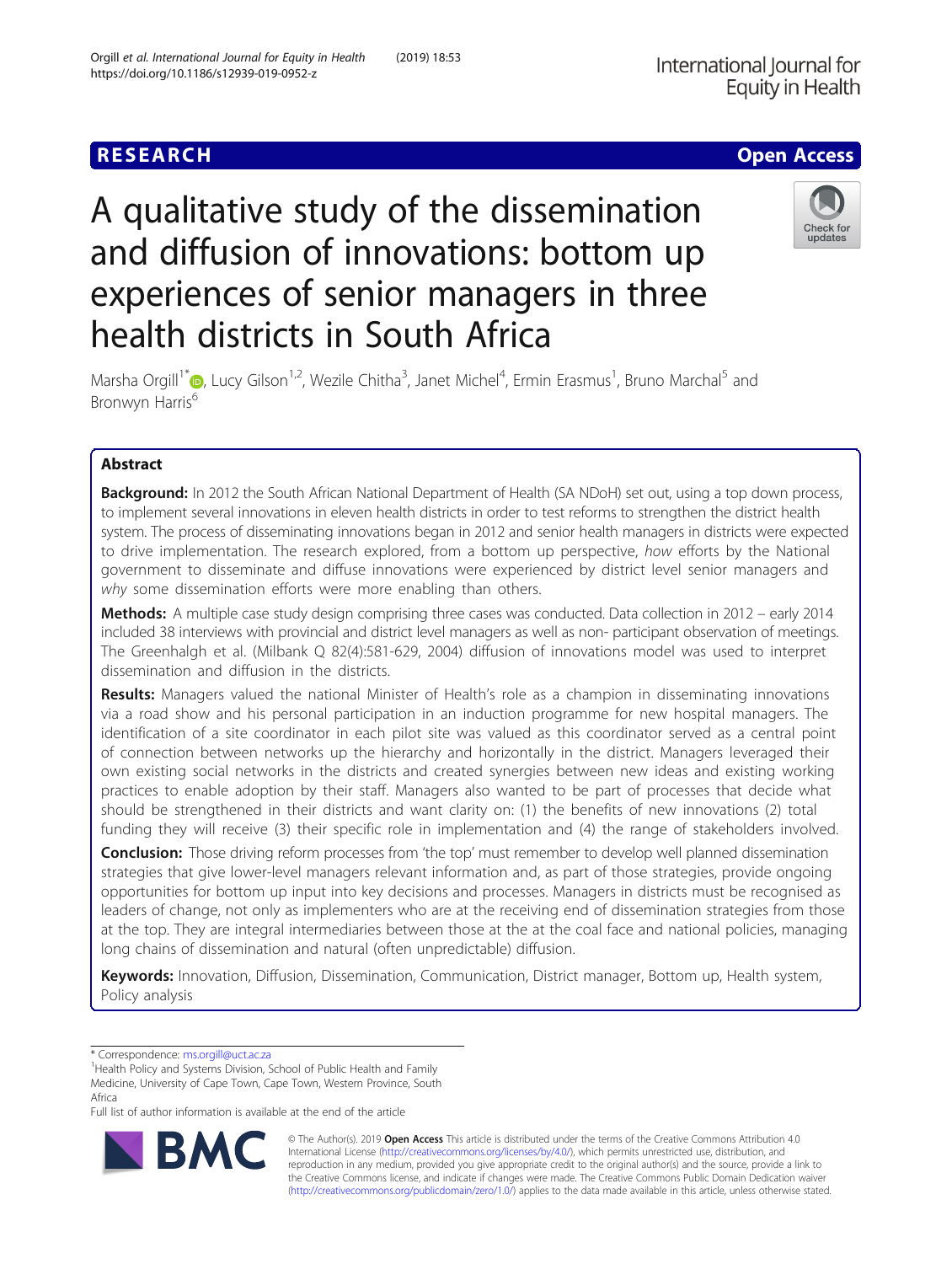#### Introduction

Worldwide, countries are rallying under the banner of universal health coverage (UHC). They are conceptualising, formulating and implementing waves of health reform and innovation with the aim of securing access to quality health care and financial protection for those in need [\[1](#page-13-0)]. It is now evident that, across countries, the road to UHC is a long-term political engagement that requires vision and commitment to building stable institutions, administrative capacity, good governance arrangements and an understanding of political economy realities when implementing reform [[2\]](#page-13-0). This process requires learning from other countries and adaptation to local context, as well as marrying technical solutions with pragmatism and innovation on the ground [[2,](#page-13-0) [3](#page-13-0)]. While Brazil, Russia, India, China and South Africa (the BRICS countries) face challenges in reaching UHC, including raising sufficient public health funding and meeting the demand for more human resources, it is argued that these countries must move forward as leaders in the movement for better social policies [[4\]](#page-13-0).

in August 2011 South Africa's National Department of Health (SA NDoH) published a draft policy for public consultation which proposed phasing in, over a 14-year period, a range of major health reforms towards a National Health Insurance (NHI) system. This system ultimately seeks to "promote equity and efficiency so as to ensure that all South Africans have access to affordable, quality healthcare services regardless of their socio-economic status" [\[5](#page-13-0)]. The SA NDoH, however, recognised the importance of improving the functioning, management and quality of the country's public health delivery system in the first five-year phase (2012–2017) before moving ahead with major health financing reform. In 2012, eleven of the country's fifty-three health districts were named National Health Insurance pilot sites (NHI pilot sites), $\frac{1}{1}$  with at least one pilot site in each of South Africa's nine Provinces. The overall purpose was to pilot reforms to strengthen the district health system, with a special focus on 'Primary Health Care  $(PHC)^2$ re-engineering' [[4,](#page-13-0) [6,](#page-13-0) [7](#page-13-0)] and to demonstrate reforms related to the future needs of NHI implementation, for example piloting fund administration [\[5](#page-13-0)]. Many of the of innovations are listed in the 2011 Green Paper on NHI [[5\]](#page-13-0), while subsequent draft policy developments have been published in 2017 and 2018 [[8,](#page-13-0) [9](#page-13-0)]. Even though no major health financing reform (e.g. the creation of a single fund) occurred in the first 5 years, the multiple innovations implemented in the eleven NHI pilot districts are still commonly referred to by the umbrella term 'NHI Piloting'.<sup>3</sup>

The 2013 World Health Report on Universal Coverage calls for a wide variety of research studies including research on detection, treatment and diagnosis to health policy and systems research acknowledging the importance of local knowledge to answering UHC research questions  $[10, 11]$  $[10, 11]$  $[10, 11]$  $[10, 11]$ . A bottom up approach to understanding health systems recognises that multiple actors are engaged in the politics of health system change at the coal face, and the need for more policy analysis and health systems research in Low- and Middle-Income Countries (LMICs) to understand this politics of implementation and change has been identified  $[12-16]$  $[12-16]$  $[12-16]$  $[12-16]$  $[12-16]$ . McIntyre and Klugman [\[17](#page-13-0)] note that most literature on health system reform focuses only on structural and technical issues. They call for a research focus on 'the human face of decentralisation' to understand the software issues affecting managers and front-line workers (being and feeling part of the process of policy development and receiving early communication). Health managers are a key 'human face', going through processes of collective sensemaking - "the way managers understand and interpret and create sense for themselves based on information surrounding the change" - and then a process of sense-giving - "their attempts to influence the outcome, to communicate their thoughts about the change to others, and to gain their support" [[18\]](#page-13-0).

District management teams (DHMTs) are subject to and are part of the politics of implementation and change. They must "mix and allocate the available resources in the best possible way to meet the basic health needs of the community they serve" [[19\]](#page-13-0) and in policy reform processes must also "interpret and implement what is required" [\[20](#page-13-0)] from top down policy instructions.

Seeking to contribute to understanding the human face (specifically managers) of change in South Africa, this research explored district-level senior manager experiences of the dissemination (by the National government) and diffusion of innovations (in the NHI pilot sites) in the early period of introduction (2012 early 2014).

#### Conceptual framing

Greenhalgh et al. [[21](#page-13-0)] offer a lens to interpret the dissemination and diffusion of innovations in South Africa's NHI pilot sites. They define innovation in service delivery and organization as a "novel set of behaviours, routines, and ways of working that are directed at improving health outcomes, administrative efficiency, cost effectiveness, or users' experience and that are implemented by planned and coordinated actions" [[21\]](#page-13-0). An innovation can be old in one context, but completely new in a different context. Greenhalgh et al. [\[21](#page-13-0)] acknowledge that innovations that include new behaviours, routines and ways of working must be disseminated, diffused, adopted, implemented and sustained in complex systems over time to make a difference. To help make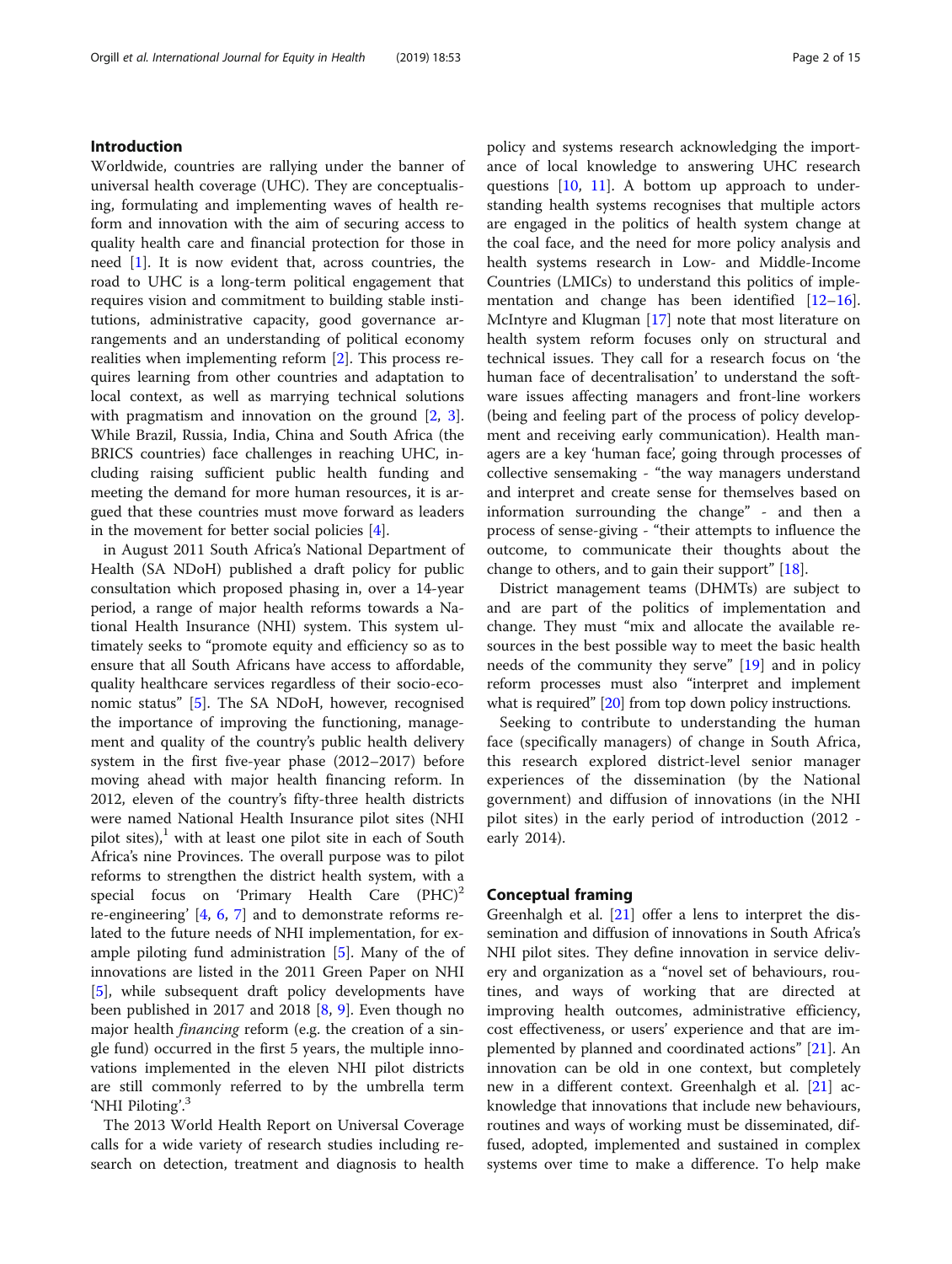sense of these multiple components, building on Rogers [[22](#page-13-0)] work, these authors [[21](#page-13-0)] developed a comprehensive conceptual model, through systematic review, that depicts determinants of diffusion, dissemination and implementation of innovations in health service delivery and organisation to help make sense of complex situations.

The conceptual model is comprehensive and includes multiple components. Dissemination and diffusion are concepts identified under the 'communication and influence' component of the model. Understood as a continuum, at one end dissemination strategies are formal, planned efforts to persuade target groups to adopt an innovation (often centralised and occurring through vertical hierarchies), whereas, at the other end, in pure diffusion, the spread of innovations is unplanned, informal, decentralised, and largely horizontal or mediated by peers, see Fig. 1 [[21\]](#page-13-0). Effective communication is also recognised as a key component of implementation success by both top down and bottom up policy theorists [[23](#page-13-0)–[26\]](#page-13-0).

It is possible for those driving policy change to influence actors to adopt an innovation by using strategies that have proven to help disseminate and diffuse reforms [[21\]](#page-13-0). These include taking account of the structure and quality of actors' social networks: horizontal networks can be effective for spreading peer influence and reframing meaning, while vertical networks can be effective for cascading information and authoritative decisions downward. Second, adoption is more likely if individuals are homophilous, sharing certain common traits such as

education and professional backgrounds. Third, expert opinion leaders can influence the beliefs and actions of others through their authority and status, while peer opinion leaders 'exert influence through their representativeness and credibility'. Opinion leaders, however, have to find the innovation appealing and buy into it; they could sway opinion either way. Fourth, the use of champions, key individuals in a social network who can garner support from others, can make adoption more likely. Fifth, the use of boundary spanners – people who have significant social ties inside and outside the organisation –can help to link the organisation to the outside world with regards to an innovation. Actors in these various roles can serve as intermediaries to promote adoption and implementation  $[22]$  $[22]$ . Finally, the use of formal planned dissemination strategies that target particular audiences with appropriate messaging and appropriate communication channels can facilitate innovation diffusion [\[21](#page-13-0)]. Another key factor affecting adoption is 'innovation-system-fit', the interplay between the innovation and the context in which it is rolled out, policy analysis theory also recognises the critical role of context. In the Greenhalgh et al. model implementation takes place after the adoption decision [\[21](#page-13-0)].

These concepts and strategies from the model provide us with a lens to identify dissemination strategies and diffusion in the sites in the early stages of change. A bottom up perspective explicitly draws on the experiences of district level senior managers working in and managing the day to day functioning of the health district [\[27\]](#page-13-0).

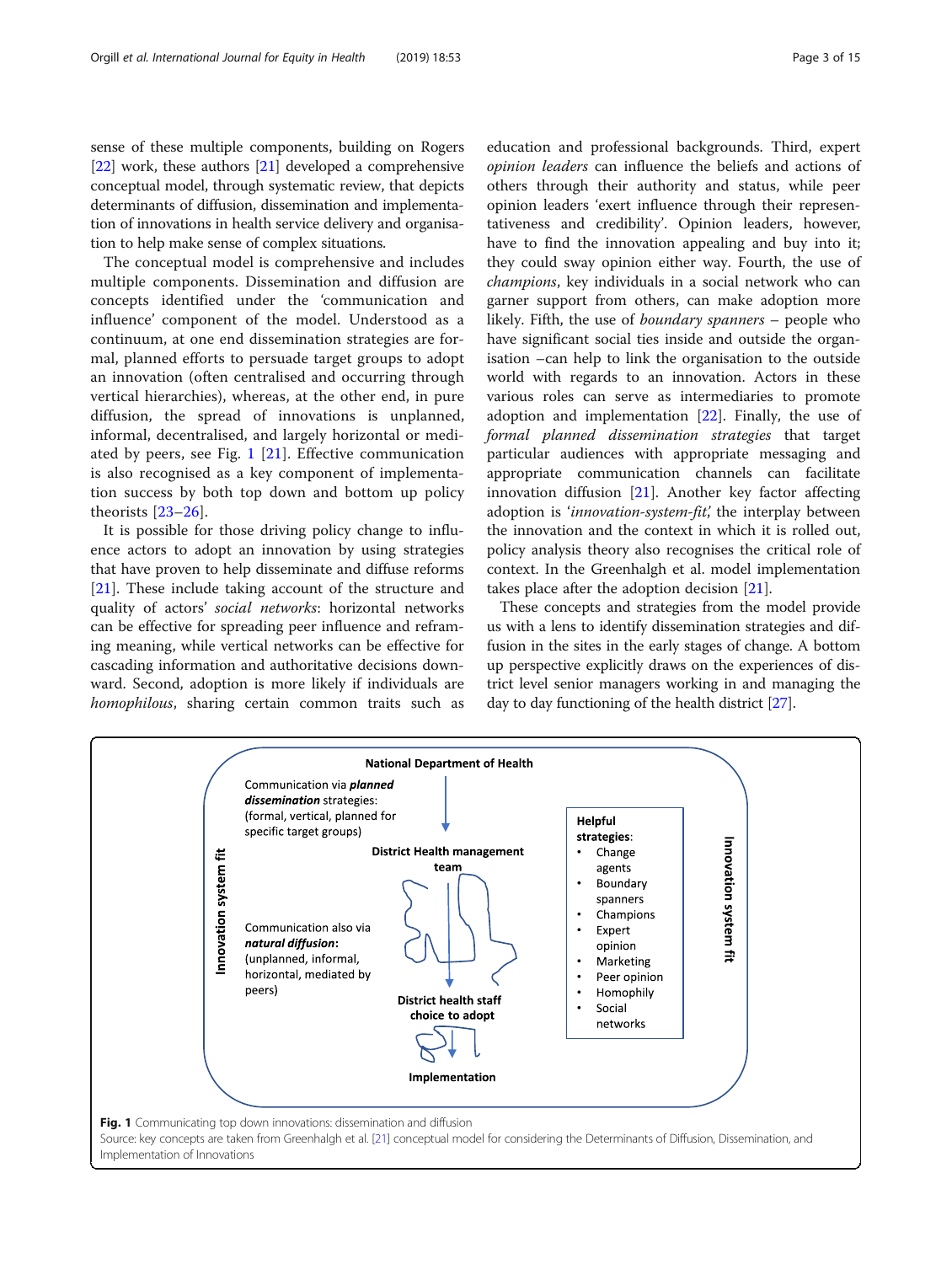#### Methods

#### The aim of the study

The research specifically sought to understand, from a bottom up perspective, how efforts by the National government to disseminate and diffuse NHI piloting innovations were experienced by district level senior managers, in order to draw key lessons from the experience on practices that enable the diffusion and dissemination of innovations in ways that are helpful for health managers at the coal face.

#### Setting

In 1994, the South African government inherited a fragmented and regressive health system that was set up to serve a minority of the population with a hospital based curative focus [\[28](#page-13-0)]. Embodying a vision to establish an equitable health system with a PHC focus, the government developed a National Health Plan for South Africa in 1994 which laid the foundation for establishment of a district health system [\[29\]](#page-13-0).

South Africa has a fiscal federal system of government which decentralises authority for a range of powers, functions and budgeting from National to Provincial and Local government. National government is the main revenue collector and financial transfers are made via equitable share allocations (general-purpose) and conditional grants (specific purpose) to provincial and local governments to provide and finance services in the different sectors (including health) [\[30](#page-13-0)]. The National Department of Health (SA NDoH) is primarily responsible for policy making, setting standards and regulations while the Provincial Departments of Health are responsible for the provision and financing of public health care services relying largely on the National government for financial resources. Local municipalities are responsible for environmental health services, and PHC services are delivered through the district health system (DHS), which is by design a lower level of the provincial health authority [[30\]](#page-13-0). The Provincial government determines the amount of decision space granted to each DHS, including financial and human resource authority. The DHS is led by a district manager (DM) who works together with programme, hospital and support service managers as a district management team; across the fifty-three health districts, the structure of district management teams vary in practice [\[31](#page-13-0)]. In South Africa, management competence in facilities and districts at all levels is varied with managers having a diversity of backgrounds [\[32](#page-13-0)]. Today South Africa has fifty-three health districts established through the 2003 National Health Act. The district health system is still being institutionalised in many ways and whilst it has achieved gains, the current challenges include different interpretations by Provinces on what constitutes the most appropriate structure for a DHS, sufficient delegation of powers to managers in districts, that formal accountability mechanisms are not always in place, shortages of human resources and district hospitals that are sometimes poorly coordinated with PHC services [\[33](#page-13-0)].

#### Study design

Context-sensitive and flexible approaches are needed to understand and support evaluation of large scale health programmes due to the longitudinal and complex nature of implementation [[34\]](#page-13-0). We employed a case study design, appropriate for research of contemporary phenomena in complex health systems where events and experiences of change emerge while research is undertaken, the phenomena being directly influenced by the context [[35](#page-13-0)]. More specifically, a multiple case study design allowed for deeper explanation of the experience through more than one case [[36\]](#page-13-0).

We defined the case as the experience of district level senior managers of the dissemination and diffusion of innovations in the period 2012 - early 2014. We explored this case in three district sites, each district thus serving as a case study.

#### Site selection

Three sites were selected from the 11 NHI pilot districts. Selection criteria included (1) a district that was actively receiving information from other levels of government and/or was implementing some of the innovations, (2) access to the site, meaning district managers were prepared to give us access to staff and (3) rural/urban mix to capture variation in experiences of implementation possibly linked to geography.

#### The study sites

To maintain anonymity, only general information about the study site is given to provide context. The sites were underperforming relative to other districts in the country. For example, in 2013/14, the sites had facility maternal mortality ratios and an incidence of under 5 severe acute malnutrition higher than the national average [\[37](#page-13-0)]. The sites are nested in geographic areas where health and social services were hugely under-resourced and neglected during the apartheid era pre-1994 [\[38](#page-13-0)].

#### Data sources and data collection

As a first step, we conducted interviews in late 2012 – early 2013 with 7 provincial level managers who played a role in information sharing and/or rolling out NHI piloting, to help purposively select the three district study sites. Guides included questions relevant to early dissemination efforts between the three levels of government, leadership for NHI piloting and information on roll out to the districts. While the paper focuses on the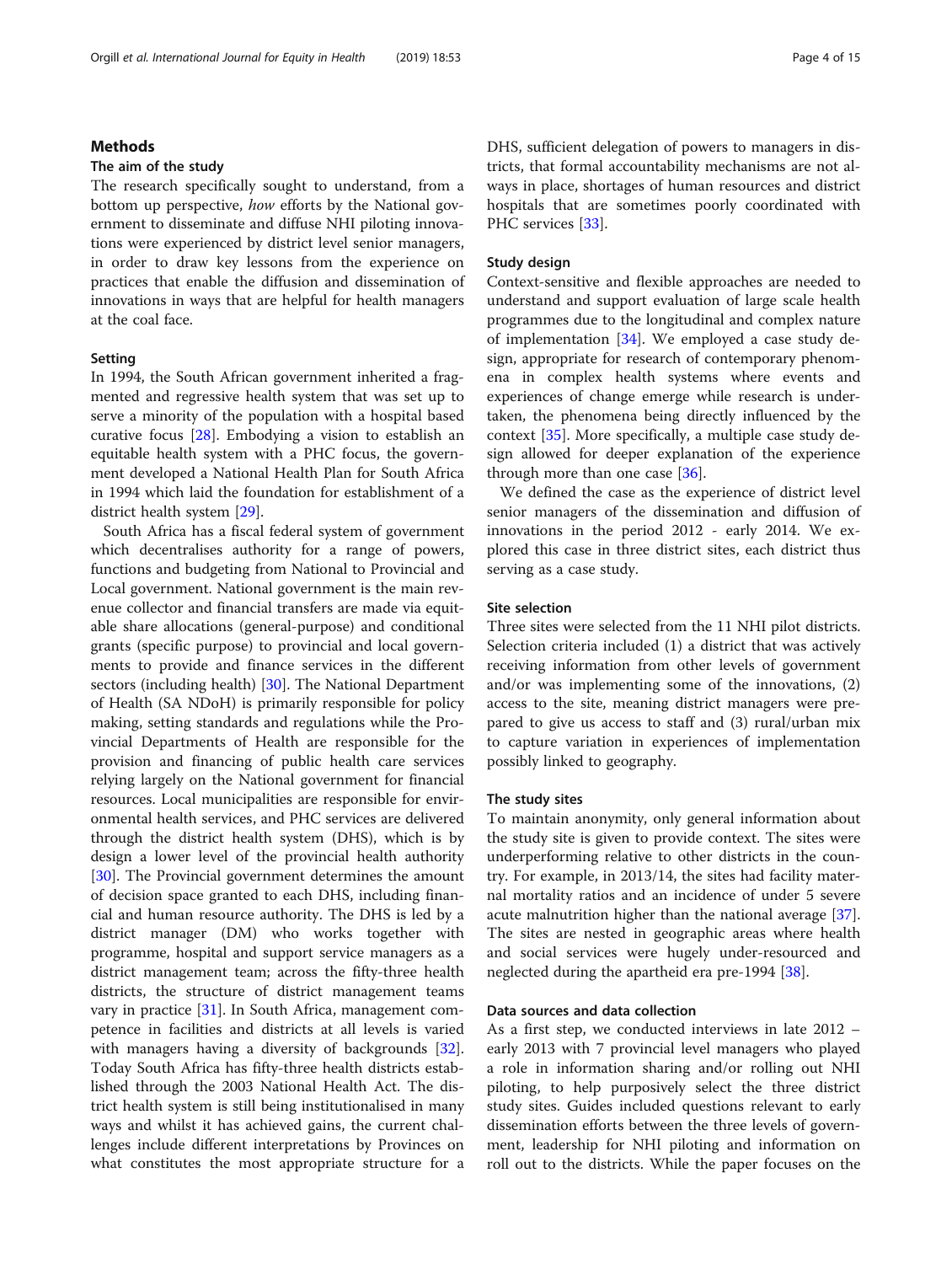experiences of senior managers at district level, information from provincial interviews were relevant to contextualizing experiences and were thus included in analysis.

Between September 2013 and July 2014, we undertook 2 site visits to each district, interviewing 31 members of DHMTs. Participant selection criteria included (1) being a member of the DMT (a senior manager) and (2) involvement in the dissemination of and/or implementation of NHI piloting innovations in the district. We also attended meetings as non-participant observers. Recruitment started when we presented the research protocol to the district manager in each site for approval, needed to conduct the research. At this time, we also requested the district manager to identify management team members who met the selection criteria as interviewees. In interviews with these managers we also asked them for their ideas about prospective participants to reduce selection bias. Each prospective participant was e-mailed an information letter about the project as well as a consent form and both were discussed before the interview. The semi-structured interview guide included questions that would allow us to explore the respondents' experience of the process, including personal understandings of the vision and goals of NHI piloting, key activities taking place in the district around NHI piloting (including early communication), key activities and assumptions driving the dissemination of these activities as well as individual feelings about involvement in the process of change (individual roles, responsibilities and relationships with others) – all from the perspective of the managers themselves, not from the policy documents. Since multiple theories of change may co-exist in processes of reform, we included questions seeking to elicit assumptions and gather information on NHI piloting from the perspective of managers. We also included prompts in the interview guide from the Greenhalgh et al. [\[21\]](#page-13-0) dissemination strategies (e.g. the role of networks, champions etc.) to help identify dissemination strategies and any emergent diffusion processes that managers were exposed to. The use of theory and thick description supports the transferability of lessons beyond the cases [[36](#page-13-0)].

#### Data analysis

Cross case analysis helps to deepen understanding and explanation beyond that which a single case study can provide [[36\]](#page-13-0). Cross case analysis allowed the patterns and underlying explanations to be compared, supporting transferability across sites [[36\]](#page-13-0).

In each site, all interviews were transcribed verbatim. The first author led the process of analysis. The first author developed a deductive coding matrix in table format, using the strategies for diffusion and dissemination identified in the Greenhalgh model [[21\]](#page-13-0) as headings to support data extraction and analysis across the three sites [[36](#page-13-0)]. A code book was developed to ensure each researcher understood each deductive code. Allowance was made in the deductive table for inductive coding to capture any emergent findings and ideas. In each site, data were manually extracted from each interview into the deductive coding matrix by a site research team.

The completed matrix from each site was reviewed by the first author to identify key themes and explanations related to manager experiences of diffusion and dissemination in each site. For each site an initial story of what factors were enabling or constraining national government efforts was developed, this was done in consultation with site research teams to promote rigour in the analysis. The lead author then identified key similarities and differences across the three sites for inductively developed themes that helped to answer our research question.

The lead author, in a more deductive approach, also drew on the Greenhalgh et al. [\[21](#page-13-0)] strategies to look for patterns in each site, specifically grouping codes into named patterns of 'strategies and actors related to dissemination' and 'strategies and actors related to diffusion', as well as looking for any factors related to the context (innovations system fit) that may have enabled (or not) the diffusion and dissemination of innovations in that site. These patterns were discussed and verified with the research team. Parts of this research was also fed back to managers from the three sites in a one-day feedback session, this provided some opportunity for member checking. The findings of this paper will be developed in to a policy brief as well as incorporated into our teaching, which includes many students working in the health system in South Africa.

Draft cross case findings were written up by the first author and reviewed in iterative rounds by researchers across the three sites until a final synthesis was reached. The process of writing was also a source of rigour as co-authors were able to verify the lead author's synthesis as it evolved.

The first author also reflected on top down and bottom up implementation theory [[39\]](#page-13-0) to situate the findings within the broader government context within which dissemination and diffusion was taking place.

#### Results

The results section presents themes that emerged on how efforts by the National government to disseminate and diffuse reforms were experienced by district level senior managers and why some dissemination efforts were more enabling than others in the process of adopting reforms. Insights into senior managers' own subsequent roles in the diffusion and dissemination process are also shown. A brief timeline of events is presented first.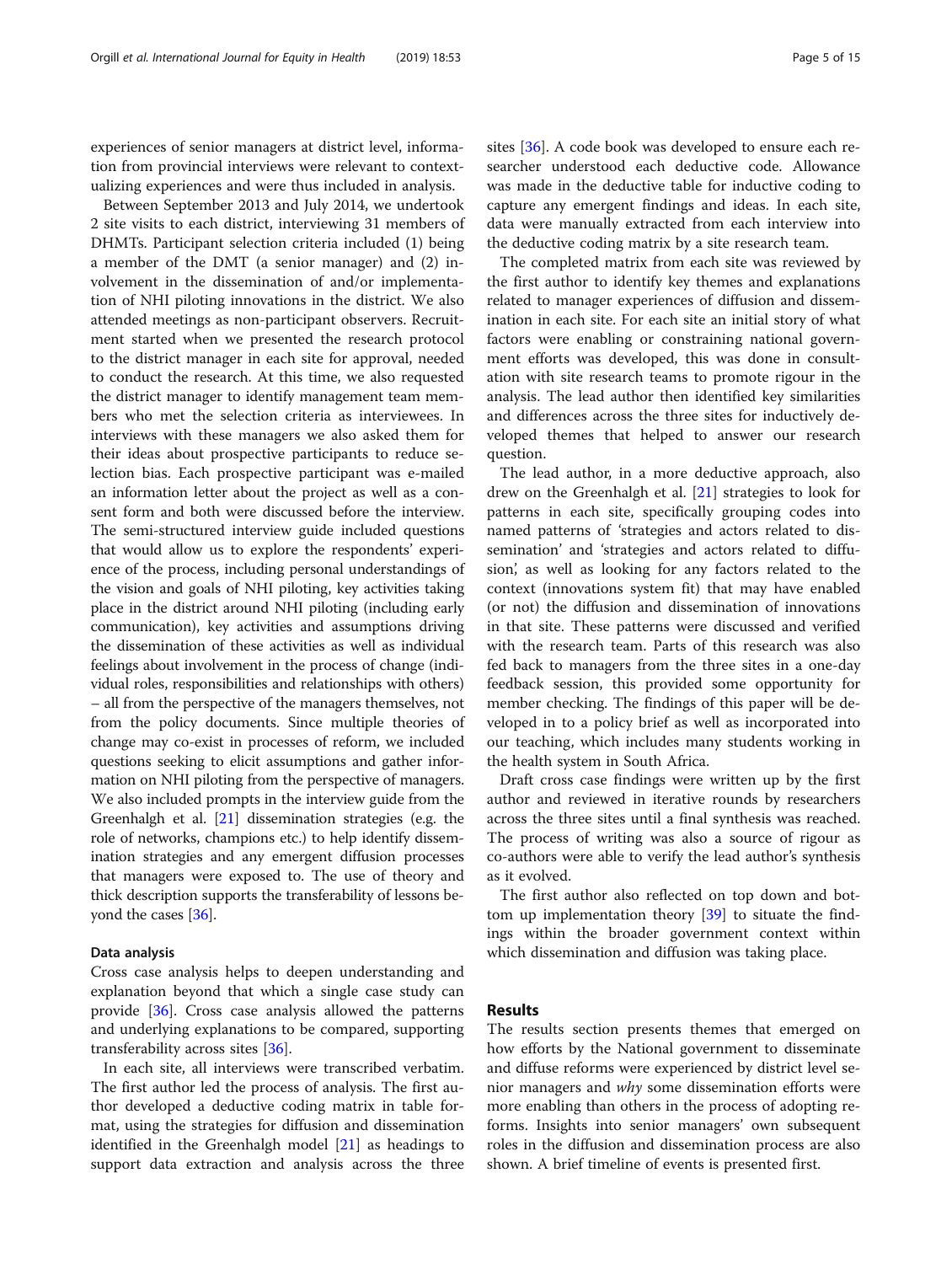#### The policy

NHI pilot sites were selected as pilot sites by the SA NDoH, rather than by provincial departments of health. Managers and staff in some sites only heard they were a pilot site via media announcements. The SA NDoH had set aside R150 million for the 2012/2013 financial year to support work in the pilot sites to test innovations for future NHI implementation and to strengthen the health system [\[40](#page-13-0)]. In 2012 innovations included but were not limited to PHC re-engineering, including (1) the contracting in of private general practitioners into public clinics; (2) the introduction of district clinical specialist teams  $(DCSTs)^4$  (3) management capacity building and (4) strengthening of maternal referral pathways [\[6](#page-13-0), [41](#page-13-0)]. Roll out of innovations took a different pace in each pilot district. Some innovations, for example Municipal Ward Based Outreach Teams, were also being introduced in other health districts (non-pilot sites) in South Africa at the same time.

Of the R150 million, each NHI pilot district was intended to receive a conditional grant of R11.5 million (approximately \$800000) from the National government as a resource beyond the normal budget allocations they received from their Provincial budgetary allocation [\[42](#page-13-0)]. These grants were to be allocated to fund NHI business plans that captured activities and outcomes for each NHI pilot site. "District NHI Business Plans provide an opportunity for 'bottom up' learning and experience to inform central NHI-related policy and the roll out of reforms to other districts" [[6\]](#page-13-0). Due to the large number of reforms that were envisioned [\[5](#page-13-0)], it was not clear to the research team which innovations were high priority at the outset or how innovations would be selected for a particular annual business plan in each district and there was no clearly outlined monitoring framework. Strengthening of the district health systems and PHC was however a clear focus area. It was also not clear how the NHI Business Plan would resonate with or advance the goals embodied in the district health plan, developed separately.

#### Engaging with senior managers to institutionalise reform

The conditional grant and the need to develop a district level NHI Business Plan (annually) were key mechanisms that drove district managers' active engagement with the piloting process. In the beginning, key sources of frustration included lack of clarity on the amount of money that would be received, how it would be paid (which ultimately had consequences for annual budgetary cycles) and a feeling that the SA NDoH objectives for NHI piloting which guided the development of the business plans were not well aligned to actual district needs (and nor, sometimes, were provincial objectives). Initially, all districts had prioritised basic operational requirements in their Business Plans; for example, equipping under-resourced facilities, providing office chairs and desks for new district-level staff members, as well as general infrastructure development and maintenance at facilities (some of these were needed to facilitate space and accommodation for new cadres at facilities that were part of NHI piloting innovations). For the districts, these 'basics' were important preconditions for the implementation of the broader reforms and managers felt a top down approach compromised local level planning. The initial confusion resulted in feelings of rejection in the districts;

"I'm not quite clear as to what informs certain focus areas to be decided upon [In the NHI Business Plan] (…) To me at the moment, and I could be wrong, it looks like, these [business plan] focus areas were decided upon by national. (…) There is a need to bring in a bit of flexibility, into how we should look at the plan. (…) So even if, as a district you realise that you've got certain priority areas that you need to attend to, you have to shelf them … and we were only allocated RXXX million, … you understand? So, it's like, you've been restricted access to the wallet" (SM2, Site 2).

Key concerns centred on the limited decision-making authority at district level and the need to apply for funds from the SA NDoH rather than receiving the full conditional grant at the beginning of the cycle. In one district, delays in capturing expenditure on the system was perceived as a lack of ability to spend. A provincial manager did however note that within limits, equitable share allocations<sup>5</sup> were also useful in supporting roll out.

After initial confusion, a Monitoring and Evaluation ( $M&E$ ) team<sup>6</sup> set up by the SA NDoH travelled to pilot sites and disseminated information on rules and guidelines for developing the business plan and spending the conditional grant. After some time, the M & E team facilitated upward negotiation for some flexibility/adaptation in the development of the plans allowing for prioritisation of the basics. Concerns were allayed over time:

"Remember we talked GP contracting because we can't talk GP contracting without being ready in terms of proper accommodation in our facilities, you know! So that's why we started to say we want to buy equipment [basics]. And they saw… . I'll show you. We have the report and everything in terms of the equipment that we bought. Now all our clinics, you can't believe it, we have built them with this basic equipment, even the IT. There is no clinic here without a computer now." (SM2, Site 1).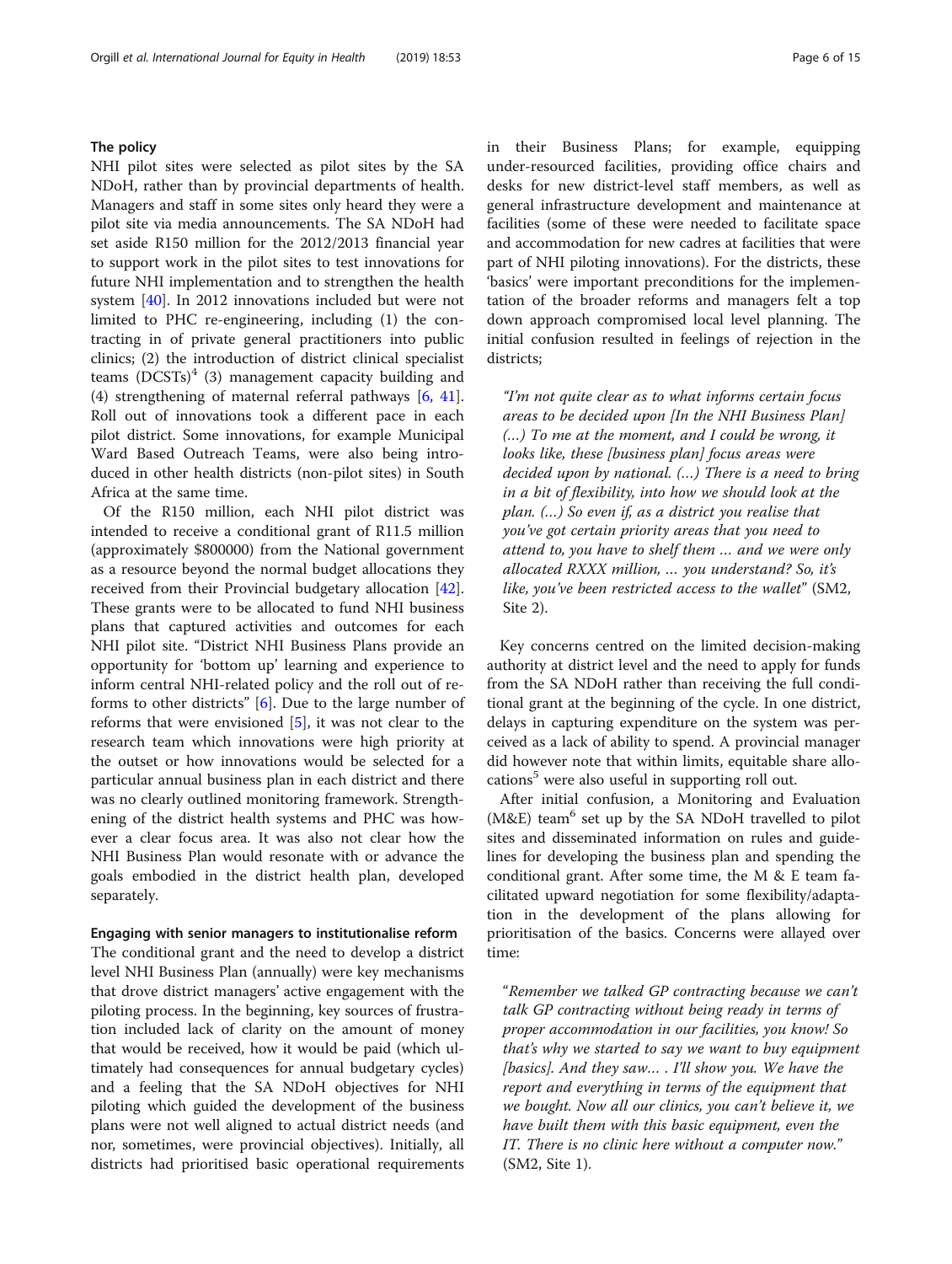An NHI coordinator identified three key factors that enabled the work of the M & E team: a willingness to talk; swift responses to communication requests; and quick turnaround times with decisions as they had power to take decisions (it was only when a request had to be signed off by much higher channels that this added to the turnaround time).

#### Dissemination of information

In 2012, the Minister embarked on a major dissemination event, a roadshow engaging with a range of stakeholders in all the NHI pilot districts, including disseminating information on NHI piloting and gathering information for the piloting. This involved over 15,300 stakeholders [[6\]](#page-13-0), and the National government also produced leaflets and booklets explaining the NHI in multiple languages [[43,](#page-13-0) [44](#page-13-0)]. The roadshow events were publicised through government channels and other media, including radio shows and newspapers [\[45,](#page-13-0) [46](#page-13-0)]. This road show proved to be memorable for senior managers in the districts.

#### The role of the minister

Many senior managers mentioned the road shows, having attended at least one session to hear the Minister speak, noting it as a useful source of information to understand what NHI piloting and PHC-reengineering was about,

"You don't need healthy people going to a hospital; you need to remove those feet" (SM1, Site 2).

"There should be change, the way we do things; we need to change, especially at this time of NHI." (SM1, Site 1).

"NHI is a vehicle for integration/platform for PHC centred care: an opportunity to integrate services as part of/embedded in the district, rather than stand alone." (SM1, Site 2).

The Minister of Health also personally participated in the dissemination of innovations within the districts, for example, addressing newly appointed hospital Chief Executive Officers in their induction programme (part of hospital reform) directly about PHC re-engineering and NHI piloting. This impressed one of the new CEOs, who had never experienced such lengthy face-to-face contact with the Minister before:

"The Minister was with us, Monday to Friday. I have never seen something like that" (SM3, site 2).

A senior hospital manager in site 3 also mentioned the Minister's role in communicating information and his

focus on building management capacity in the CEO induction programme.<sup>7</sup> The CEO noted he left the meeting feeling motivated to be a part of the PHC platform and noted that the Minister made it clear that a Hospital CEO's job is to work in unison with the PHC platform:

"Within [integrated planning] we said, let's take primary health care, being the centre of our planning, because before, I was always concerned about we need extra beds for my hospital, that is what has been my issue. But now, I am not saying that, because I am saying, within two years, if the community health care worker programme is working well and we are going to communities where they are, it simply means the numbers of people that are going to end up in my hospital are going to go down. So, understand the pressure that is happening now, it is a temporary pressure." (SM3, site 2).

The Minister's champion role did however have limits. In the early period, many private general practitioners did not attend the stakeholder events he hosted to promote contracting into public sector health clinics. Managers in two districts commented this was likely due to poor relationships between private general practitioners and the public sector due to previous late payments when doing sessional work in the public sector [\[47\]](#page-13-0). One senior manager commented that private GPs do not see the Minister as 'their boss' and felt this was disrespectful. In later months, sub district managers in Site 2 went door to door to GP offices to discuss the idea of contracting-in, in person, and this appeared to have worked better in starting a conversation. In site 3 there was a history of working with private GPs to improve access to care in the public service and this reform was seen as a continuation of existing practice.

#### Broader dissemination and support from higher levels

While the Minister's role was valued, it was felt better communication from the SA NDoH was needed on the role of the district in relation to specific innovations:

"I think I have managed to sneak in to the National Department of Health to find somebody, Dr X, who is … dealing with the GP contracting. Now, I'm very much happy. I only managed to talk to that person, it was only last week, and she seemed to be a very cooperative lady … . You know, I'm going to be fine with that. Because I said to her, you know, "I do not know now what is it that I must do in relation to this? Initially, National said it's a national prerogative to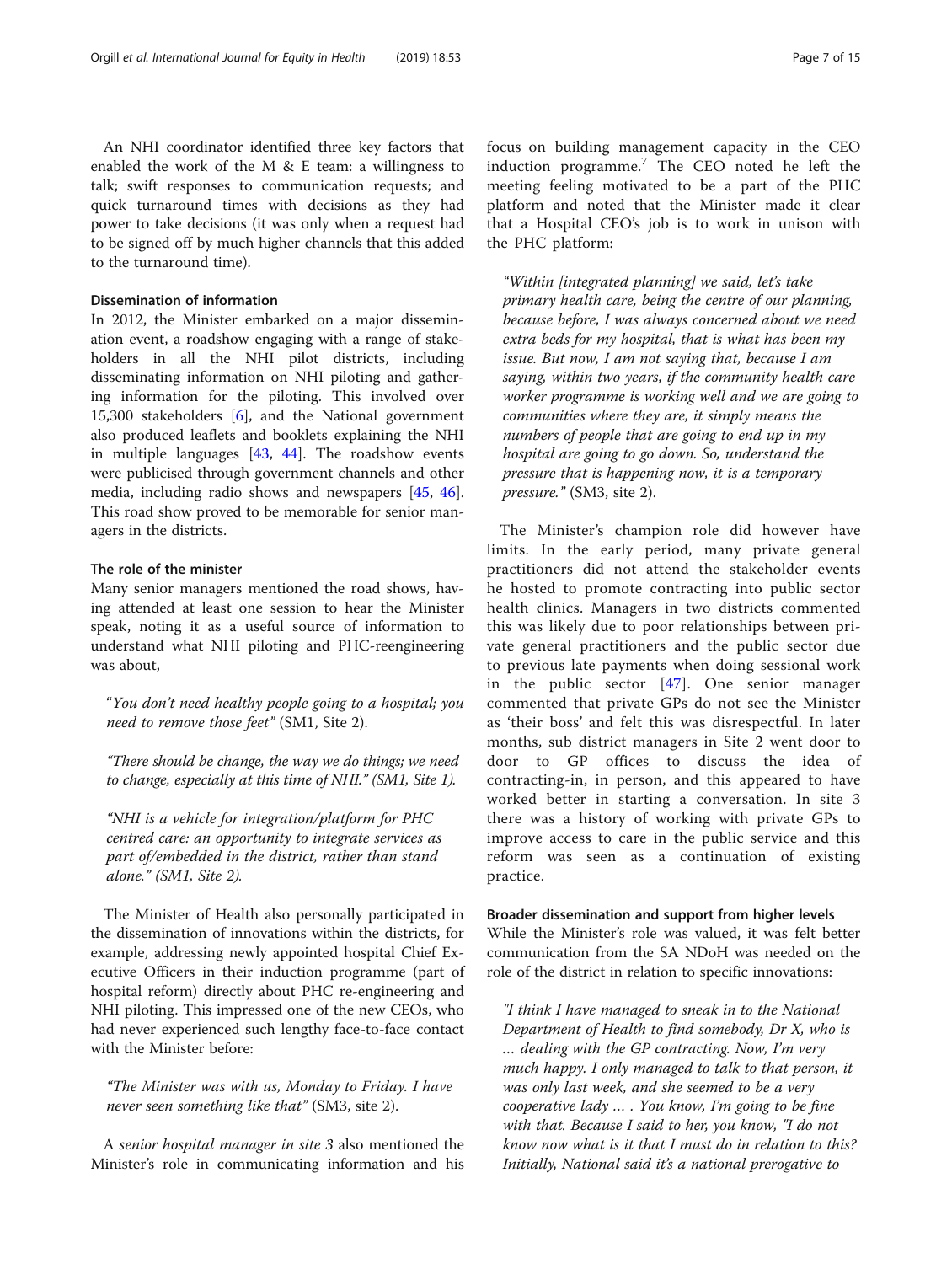contract the GPs and we had to stop. A month later, an e-mail came: "Tell us how many GPs are willing to contract with you?" (SM2, Site 1).

Some managers wanted information and evidence on where the new innovations came from and how other countries had implemented individual reforms, in order both to help make sense of the reforms for themselves and to support lesson sharing with staff (who expected managers to give direction and answer critical questions about implementation). One manager noted that while the National government saw them as implementers, staff saw them as managers and leaders.

Questions were also raised about what it meant to be a 'pilot' site and whether districts had the capacity to monitor and evaluate reforms,

"I think if you are piloting, you need to be able to actually think outside the box yourself." (SM1, Site 3).

"We haven't been good in the Province [at monitoring and evaluation] … how we going to examine what all nine Provinces are doing in the pilot districts to determine this is what we want, and this is what we going to roll out, but I don't know how." (SMP1, Site 2).

Participants felt that more effort could have been made by the SA NDOH to effectively communicate about the new range of new stakeholders entering the district, who often arrived unannounced.

"I know that the Office of Standard Compliance [team] usually comes [to inspect our facilities] but we used to know when they are coming. [In contrast] You know National has contracted so many companies, areas, other programmes in relation to the NHI. You will be surprised that others, they don't even show you an appointment or a contract with the Department of Health to say we have been appointed to do this. You would be just seeing them moving around and you will be just hearing by the manager, saying that there are people arriving in our institution. They are saying they want to check this and that and so on." (SM2, site 1).

Unannounced visits from Provincial or National supervisors were also felt to have a disruptive effect on the daily working of the managers as they then had to forego their own plans for the day.

All managers agreed that scheduling meetings (e.g. for the whole year) enabled managers to prepare accordingly. NHI coordinators in two districts valued scheduled meetings with National staff as they could air their frustrations and present problems, such as administrative constraints to spending money or other teething problems related to the service delivery innovations. Facility improvement teams<sup>8</sup> were identified as good at scheduling meetings - staff turnover did however disrupt scheduling when a new incumbent chose not to follow existing schedules in one district.

#### Innovations aligned to pre-existing local strategies

When new innovations were well aligned to local needs and existing strategies, they were more quickly diffused into the system. In the case of the 'District Clinical Specialist team' reform, for example:

"They were able to extend an existing vision of getting specialists into the district through the District Clinical Specialist teams (DCSTs). The pre-existing provincial vision of a family physician-led team was well aligned to the National Plan." (SM5, site 2).

Regarding the management strengthening reform, some districts had an existing organisational culture of developing managers in the system and district managers welcomed a renewed focus on management and leadership strengthening;

Some staff ... "they started off as pharmacy assistants; they died as deputy directors because of the growth through the system and actually managing talent to make sure that we develop them." (SM1, Site 2).

In district 3, the district manager felt that managers in the DMT had extensive training and that a focus on management training should be diffused downward to local level managers. There was, thus, general buy in for the idea of management training.

#### Synergies between innovations

Actors involved in one innovation helped in diffusing and disseminating other innovations as they were introduced into the district, e.g. the district clinical specialist teams were at times inducting or supervising GPs in the roll out of GP contracting in public clinics and were also playing a role in consulting on and improving the referral system. New CEOs of hospitals who had been through induction and training via a hospital revitalisation programme were actively engaging in thinking through the role of the hospital as an integrated part of the PHC reengineering initiative.

Organisational learning was also taking place, the district developing an induction programme for GPs noted that the SA NDOH was learning from their development of the programme.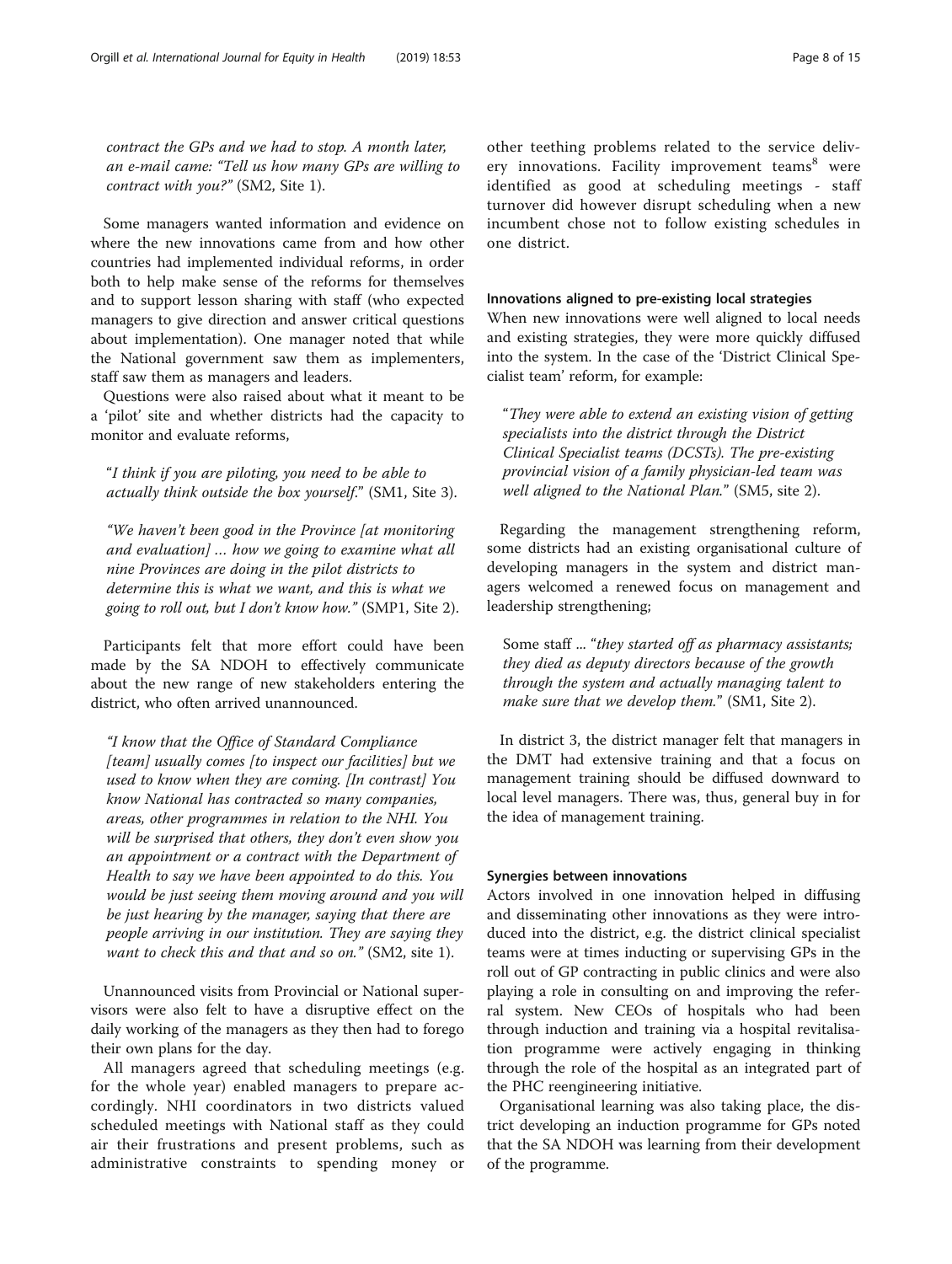#### NHI piloting coordinators in the district

Each NHI pilot district was required to appoint a district NHI coordinator to facilitate communication up and down with National, Provincial, district level and external stakeholders. Even though no formal position existed on an organogram, there was awareness of the role and NHI coordinators were in place in two of the three districts. In practice, the NHI District Coordinators were project-managing the NHI piloting initiatives and played a key role in spreading the message of NHI piloting in the district.

Being included as part of senior management made the NHI coordinators feel valued. In District 1, the NHI coordinator was identified from the existing district staff complement and assigned the additional management task of managing programmes in the district. Being from the district, he used his existing peer networks in the district as well as his new platform as a programme manager to diffuse and disseminate information:

"So broadly, I am involved in such programmes. (…) You need to meet with key stakeholders (…) I am able to contact and to talk to these people, to make sure that we wean them towards getting, knowing, wanting to know this NHI [rather] than to have a negative attitude" (SMS2, site 1).

In District 2, the NHI coordinator expressed gratitude at being mentored by a senior manager with years of management experience in the district as he was new:

"You know, for me, I must say, luckily, I've got into the position where there was already somebody who had already laid the foundation …. So, I must say I view myself as being one of the lucky guys who came into a vehicle that was already moving. All that I had to do was to catch up with the speed at which it was moving" (SMS2, Site 2).

As rules and guidance on the implementation of innovations changed over time, changes were not always effectively communicated downward from the National level to the NHI coordinators, which meant they were sometimes left confused on the way forward.

#### Challenging implementation contexts

In two districts, district managers had limited decision space to spend money without the approval of their respective provincial governments. This limited manager control and ability to help quickly where needed. Vacancies and a shortage of managers meant that the burden of adopting and implementing new reforms fell on too few staff, which created anxiety for senior managers about the implications for the implementation of structures that would be needed should the full plans for National Health Insurance be implemented:

"[Missing posts are] critical because when you look at where the country, the policy directives for National health Insurance specifically. Until such time that you've built management capacity, and the core point for the NHI is that you should have a very strong supply chain management process and also human resource management. Those are the parts that are lacking because with that district health authority that has to purchase services for the district, that's where the problem comes in if you don't have a full complement." (SM1, Site 2).

All districts suffered from some basic operational constraints, ranging from infrastructure challenges and shortage of equipment to data verification procedures:

"We don't have needles in theatre .... The money is there, but nobody is buying. They don't know how to do it, how to procure." (SM1, site 1).

A manager in District 3 noted such constraints often meant they were non-compliant with national core standards, $9$  casting them as a poor performer. For example, not always having a general assistant in a facility meant they did not meet the cleanliness standard.

A provincial level manager in District 3 expressed concern over a lack of change management culture in public service systems, reflecting on long bureaucratic recruitment processes – "3 months' just to get a post advertised" (SMP1, site 3), and about the huge amounts of information needed simply start the process of performance management for underperformers. He was concerned about the capacity of a "passive" public service to absorb creative and innovate changes.

Senior managers have to manage the daily functioning of the district while also trying to lead change through their staff, a senior manager noted;

"I think the preparation for NHI relies heavily on innovation and in order to innovate properly, you need a stable system. This is an extremely unstable system, so you have got to innovate and stabilise at the same time, which I think adds a lot to the complexity of what we do." (SM3, Site 1).

#### Contextual enablers

Even though initial challenges were evident, there was a strong sense that managers valued the additional funding which came with being an NHI pilot site, as it would help improve the context: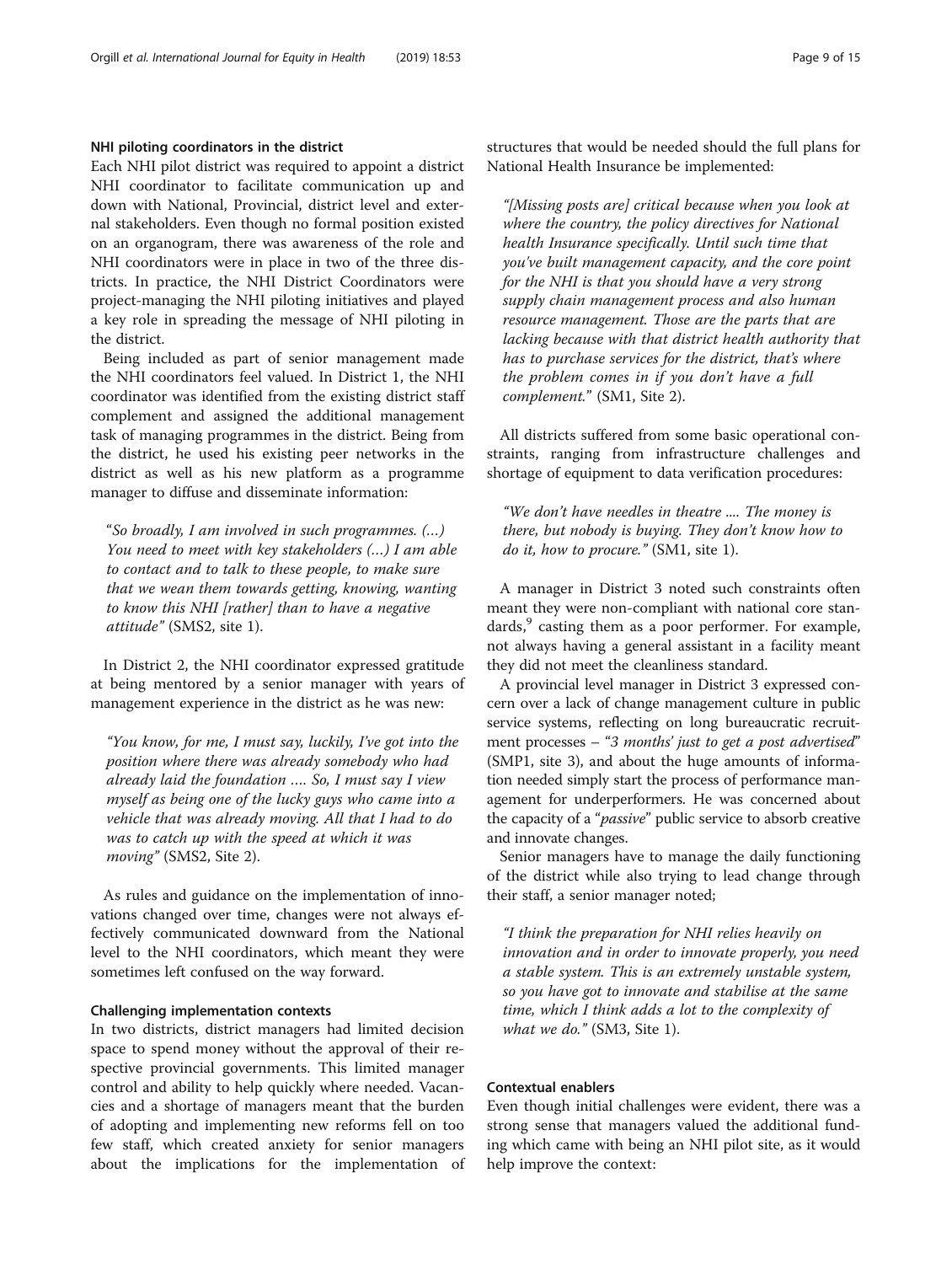"There are plans to rebuild three hospitals over the next four years with National. There are plans to rebuild sixteen clinics, eight of which National is doing, so I am getting a lot of support from national. Some of it, I didn't ask for, but it's kind of is in line with what is needed. So, I am not going to say "No, thank you." … They are also doing maintenance on forty-five clinics. The sixteen clinics that are being built, they are coming with equipment and everything" (SM3, site 1).

The innovations under the banner of NHI piloting also benefited from the history of PHC in South Africa, PHC staff already working in the system and routine meetings and discussion spaces at the Provincial and health district level for PHC. Staff discussed PHC and NHI piloting matters together. For example, the NHI coordinator in District 2 was chairing the district level PHC forum, in which he engaged all sub district focal people within the health service, such as sub district managers, to assist in NHI roll out in these spaces. In Provincial PHC spaces, the NHI coordinator in district 2 said there were times he felt overwhelmed by questions on PHC as he was only in control of the funding for PHC under the NHI conditional grant; he thus always attended provincial PHC re-engineering task team meetings with the district PHC manager who understood and managed PHC under the normal provincial budget allocation.

Existing inter-sectoral platforms at the local level, like the Integrated Development Planning processes at local government, were used to disseminate information to a range of local government departments and community councils and structures in district 1.

"We are finished with the mayors at this level. Now, we are going to each individual in the municipalities to meet with the councillors there. We make the presentation that says what the NHI is. I think that is just key; at the same time, how is it going to be implemented? Then how far we have gone in this fiveyear pilot phase, because other people are thinking we are supposed to be implementing this [the financial reform] now. They are not aware that we are talking of a preparatory stage [the first years of system strengthening]" (SM2, Site 1).

An NHI district coordinator conveyed the importance of promoting an understanding that NHI piloting reforms were connected to existing National mandates in the district, such as the '10 Point Plan for 2009-2014' - a list of ten priorities which included overhauling the health system and implementing national health insurance  $[48]$  $[48]$ . Quality improvements were also an extension of the existing 'National Core Standards for Health Establishments in South Africa', an existing benchmark of quality of care against which service delivery is monitored [[49\]](#page-14-0):

"What is in the ten-point plan for instance, … one of the points that appear there is the implementation of the NHI. You know just for people to understand where we come from with NHI, that it did not just fall from nowhere. You know, it was in the plan, and say this is what we want to do"  $(SM2, Site 2)$ .

Existing local horizontal networks were also useful in leveraging resources for individual NHI piloting reforms. In District 1, it was identified that the new Community Health Worker (CHW) programme could benefit from environmental officers already working there. In District 2, efforts were underway to set up communication structures between CHWs and community-based planners from the municipality as both actors made home visits. In District 1, managers were engaging a staff member from the local university to mentor the new District Clinical Specialist team, while the District Manager in District 2 were leveraging private sector resources for health promotion activities to support PHC Re-engineering. These existing structures and relationships thus allowed for a natural diffusion of ideas and interests if identified as opportunities by managers.

District NHI coordinators also worked through new vertical structures set up by the National and Provincial governments including a Provincial NHI task team made up of senior managers in charge of different programmes at the Provincial level to whom NHI district coordinators reported. Quarterly NHI financial and progress reports in the district had to be signed off by the Provincial Head of Department and forwarded to the National Department from there – initially there were some trust concerns between district actors and provincial actors. Managers in districts were not able to identify all the new NHI structures as they were only starting to engage with some structures toward the end of the study. We did however observe that Provincial NHI coordinators were starting to visit the district more often and taking on shared responsibility in project managing the NHI piloting portfolio in the districts (one had already started playing a major role).

#### **Discussion**

In the period examined, South Africa did make progress in implementing NHI-linked reforms, highlighting that diffusion and dissemination are ongoing processes that run before and parallel to implementation. The case offers some lessons for the dissemination and diffusion of innovations in ways that are helpful for health managers at the coal face.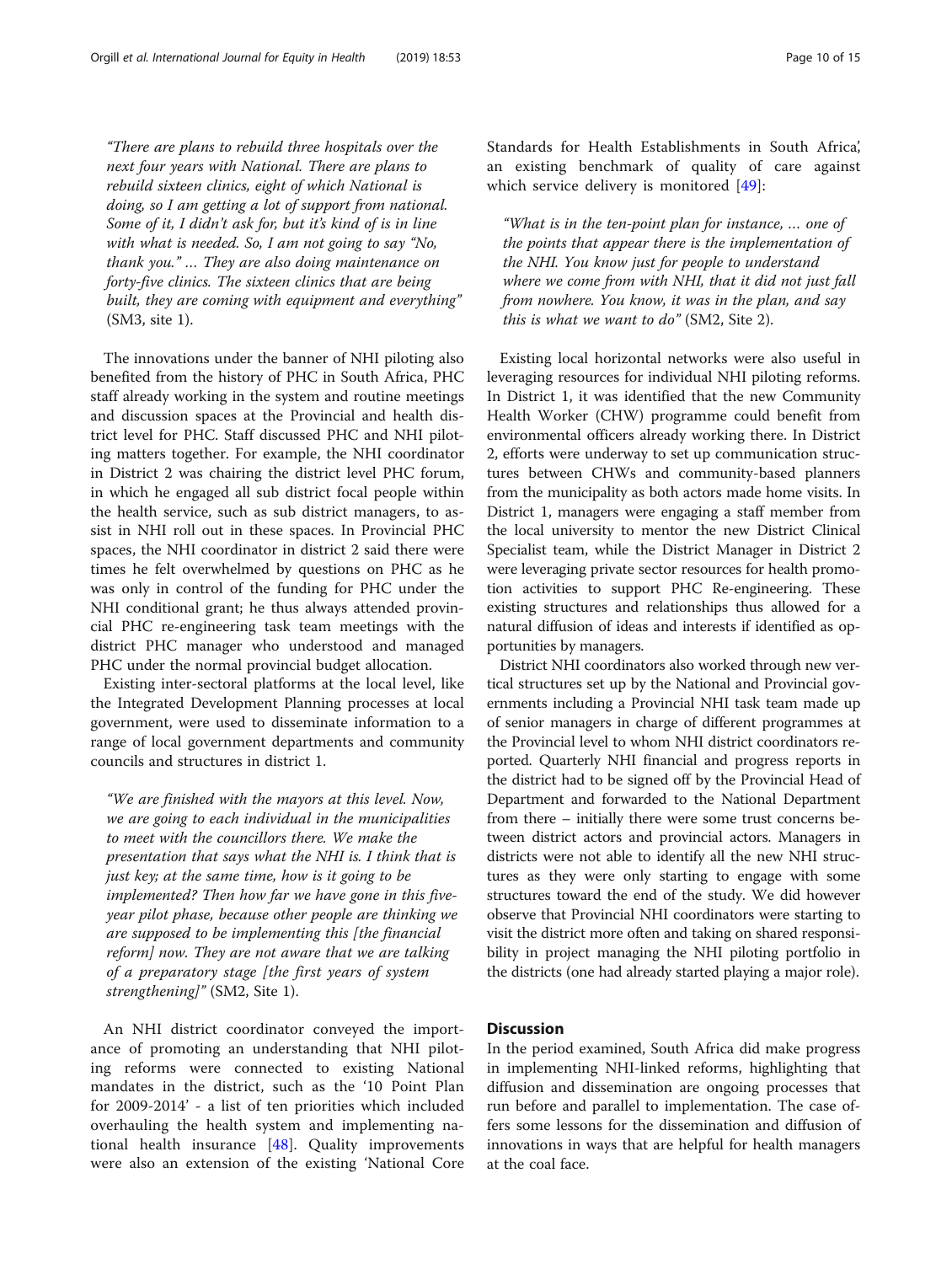Dissemination strategies and the concept of natural diffusion identified in the Greenhalgh et al. [[21\]](#page-13-0) model are used to frame key learnings on disseminating and diffusing reforms.

The existing local context presented both challenges and opportunities for these processes. Key strategies that supported them included the use of champions and the use of new and existing horizontal and vertical networks. Well or poorly planned communication strategies and the availability of support structures for managers also affected dissemination. Managers were not only subject to dissemination strategies but also played critical sense making and sense giving roles as part of the dissemination and diffusion of innovations [[18,](#page-13-0) [50\]](#page-14-0). They also played boundary spanning roles connecting with those outside the health system to leverage support. We did not identify any opinion leaders or homophily playing a role in the processes examined.

#### Innovation system fit

Innovation system fit represents the interplay between the innovation and the context within which it is embedded [\[21](#page-13-0)]. Challenges found across the SA DHS mirror contextual challenges facing the adoption of new reforms in the three district NHI pilot sites. These included a continued shortage of managerial capacity partly due to vacancies, infrastructure shortages in facilities, limited staff to drive and implement new reforms, poor relationships with the private health sector and in some cases, poor relationships between provincial and local governments [[28](#page-13-0), [33](#page-13-0)].

Opportunities for diffusion included similarities between new NHI innovation ideas and existing practices and policies. In one district, as a system of doctors visiting public clinics was already in place, the new model of GP contracting was much easier to absorb. Existing PHC provincial and local networks were also purposefully used to keep managers informed of updates from the SA NDoH and for reporting upward on progress of NHI. Institutions thus provide the 'scaffolding' that networks are structured around, and ideas are spread through new and old networks [\[51\]](#page-14-0). Similarly, policy legacies including administrative capacity, positive experiences with an innovation in the past, and a well-established research environment that supported policy learning over time, proved beneficial in the reintroduction of Malaria home case management in Burkina Faso [\[51](#page-14-0)].

The senior managers embedded in the local South African context were also able to stimulate synergies between different innovations. For example, the District Clinical Specialist Teams (DCSTs) developed an induction programme for newly contracted GPs and provided clinical oversight of GPs – thus better enabling innovation system fit of the GP contracting reform. The introduction of new teams (or restructuring of existing teams) and posts in the districts are thus both part of the NHI piloting innovation and over time can become a vehicle for its dissemination and diffusion. This experience supports a much longer view of dissemination and diffusion over time as system components combine to produce unexpected and novel outcomes [[52](#page-14-0)].

#### The use of champions

Reform champions can be used to garner support for innovations from a range of actors. The Minister, by participating in the roadshow and in his personal capacity, inspired managers; Greenhalgh et al. [[21\]](#page-13-0) identify a champion who can garner support from other individuals as a transformational leader. The Minister's message of equity resonated with senior managers and addressed a shared value - ideas and discursive frames shape how people think about new reforms and are thus important dissemination tools [\[53](#page-14-0)] Political elites actively showing support have also been an important factor in garnering support at the local level during early stage implementation of community health workers programmes in South Africa  $[54]$  $[54]$  $[54]$  and Greenhalgh et al.  $[21]$  $[21]$  $[21]$ found that innovations are more likely to be adopted when they resonate with the values and beliefs of those expected to adopt and implement them. While political elites supporting population health as a priority can facilitate the mobilisation of financial and human resources and create political will at the local level, other important factors that are key to successful diffusion include continuity and consistency in policies over time and a stable bureaucracy with competent managers who have sufficient power to manage change [[55\]](#page-14-0). Resources, early communication and managerial support are equally important to successfully giving effect to values on the ground [\[56](#page-14-0), [57](#page-14-0)].

The SA NDoH requiring the appointment of an NHI coordinator usefully assisted the dissemination and diffusion on innovations in the DHS. The coordinator played the key champion role of *network facilitator*, an individual who develops cross functional networks and coalitions across the organisation, as well as a project management role. They actively participated in existing and new PHC and NHI networks across all three tiers of government, as well as, at the local inter- sectoral level playing a boundary spanning role,<sup>10</sup> to gather and report information and at times leverage resources for implementation. The 'enablement of knowledge sharing via internal and external networks' is a key system antecedent for the diffusion, dissemination and implementation of innovations [\[21](#page-13-0)]. A NHI coordinator, in his champion role benefited from having worked in the district previously as he could leverage an existing set of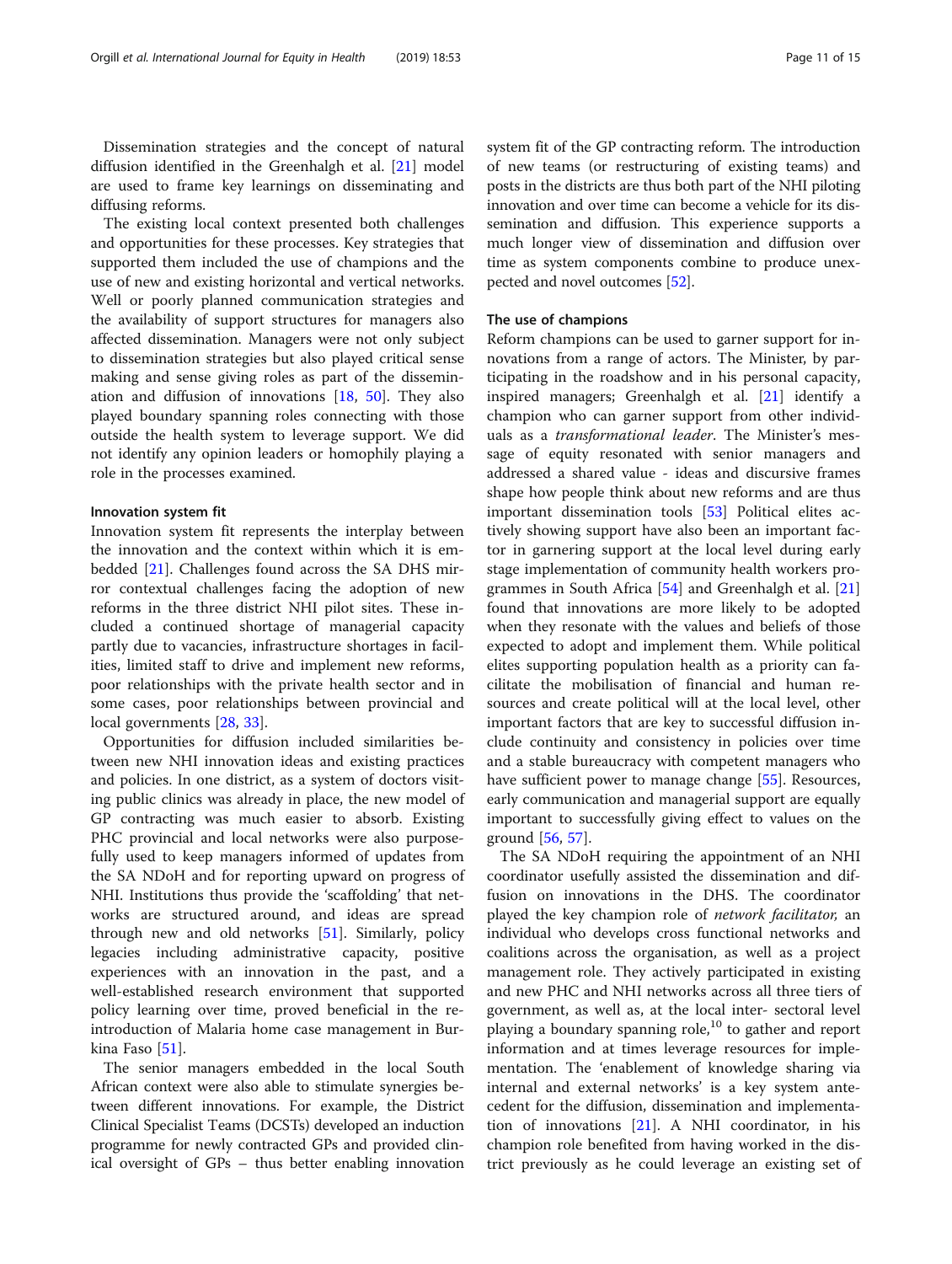existing peer and social networks, "the pattern of friendship, advice, communication and support which exists among members of a social system" has been found to be a dominant mechanism for diffusion [[21](#page-13-0), [58](#page-14-0)]. Acceptance by the district senior management team, mentorship to help understand the DHS and acknowledgement of NHI piloting as a major project in the district also aided this champion role. A need was identified for a support person at National level whom the NHI coordinator could contact for early information and clarity on processes related to specific reforms.

#### Planned dissemination strategies and the use of networks Good communication

The road show and the introduction of the Monitoring & Evaluation team (a vertical technical support team) by the National government both appear to be planned dissemination strategies that facilitated diffusion and dissemination. Key success factors of the M & E vertical network included a willingness to negotiate with management in district offices on priorities in the business plan, being responsive to communication requests, feeding back information to national government in a timely fashion and having the authority to make quick decisions allayed initial concerns surrounding the conditional grant and the development of the business plan. The implementation of a private medicine retailer programme for Malaria in Kisii, Kenya similarly benefitted from a technical team that understood the district context, previous work experience in the district and specific operational and strategic thinking experience related specifically to Malaria, which helped identify challenges prospectively [[59\]](#page-14-0). A memorandum of understanding which laid out a clear set of principles for engagement had also been set up. Other skills required of technical support teams include a unifying vision, an understanding of the local context and its capacities, be well connected, and have coalition building and technical skills [\[60](#page-14-0)].

Greenhalgh et al. [\[21](#page-13-0)] note that the use of formal planned dissemination strategies that target particular audiences with appropriate messaging and appropriate communication channels can facilitate innovation diffusion [\[21\]](#page-13-0).

#### Areas where there is a need for more well-planned dissemination strategies

Senior managers felt that more specific dissemination of information on where innovations came from, what evidence supported the specific innovations and practical success stories from other countries was needed to help them 'sense give' to their staff; and a lack of information dissemination about new stakeholders entering the district was also identified as a challenge by the senior managers. in another South African experience, the roll out of mental health policy guidelines also suffered from the lack of development of a formal dissemination process and a lack of advocacy to lower levels of the system about the nature of the new policy  $[61]$  $[61]$ . Large scale reform toward UHC in Colombia suffered from limited dissemination of information on regulations and rules within the system and from limited information sharing with users which affected roll out [\[62\]](#page-14-0).

Well planned dissemination strategies about new reforms are important processes to help managers in districts roll out reforms as they have to engage in 'sensemaking' for themselves and then engage in 'sense giving' to staff  $[50, 63]$  $[50, 63]$  $[50, 63]$  $[50, 63]$  $[50, 63]$ . McIntyre and Klugman  $[17]$  $[17]$  $[17]$ write that managers need to receive timely communication about new policies, so that they in turn can adequately communicate with and motivate their staff, communication should also be collaborative [[56](#page-14-0)].

### Recommendations for planned dissemination strategies and natural diffusion

While planning for dissemination and communication are critical components for implementation success, Barrett and Fudge [[24](#page-13-0)] caution that we should not simply see communication as a tool by which those at the top to coordinate the actions of those below. Determining the right amount of top down national guidance with the right amount of bottom up local flexibility in adoption and implementation will always be a balancing act [\[64\]](#page-14-0). With a focus on the 'best' or 'standardised' way of doing things organisations are losing out on the benefits of innovation and creativity [[24](#page-13-0)]. Plsek & Wilson [[65](#page-14-0)] recommend developing a set of minimum specifications or simple rules developed through dialogue by relevant stakeholders involved in the process of change – the minimum specifications provide a broad framework within which to work, should be direction pointing, show boundaries, identify resources and set permissions. The specifications will not be perfect, will evolve over time and are not 'standards' – they lay the foundation for creativity. In the scale up of antiretroviral treatment (2005–2007) across three provinces in South Africa, Schneider et al. [\[66\]](#page-14-0) found that the province that rejected a standardised rigid approach and opted for the development of simple rules over time through joint learning, the use of local tacit knowledge and partnership with others, was able to improve treatment coverage successfully. There is a growing body of research highlighting the importance of 'emergent and voluntary coordination, collaboration and partnerships' in promoting adaption and learning over time [\[67\]](#page-14-0).

#### Limitations

The findings reflect the bottom up experiences of senior managers in districts - they therefore only include information on dissemination and diffusion efforts from their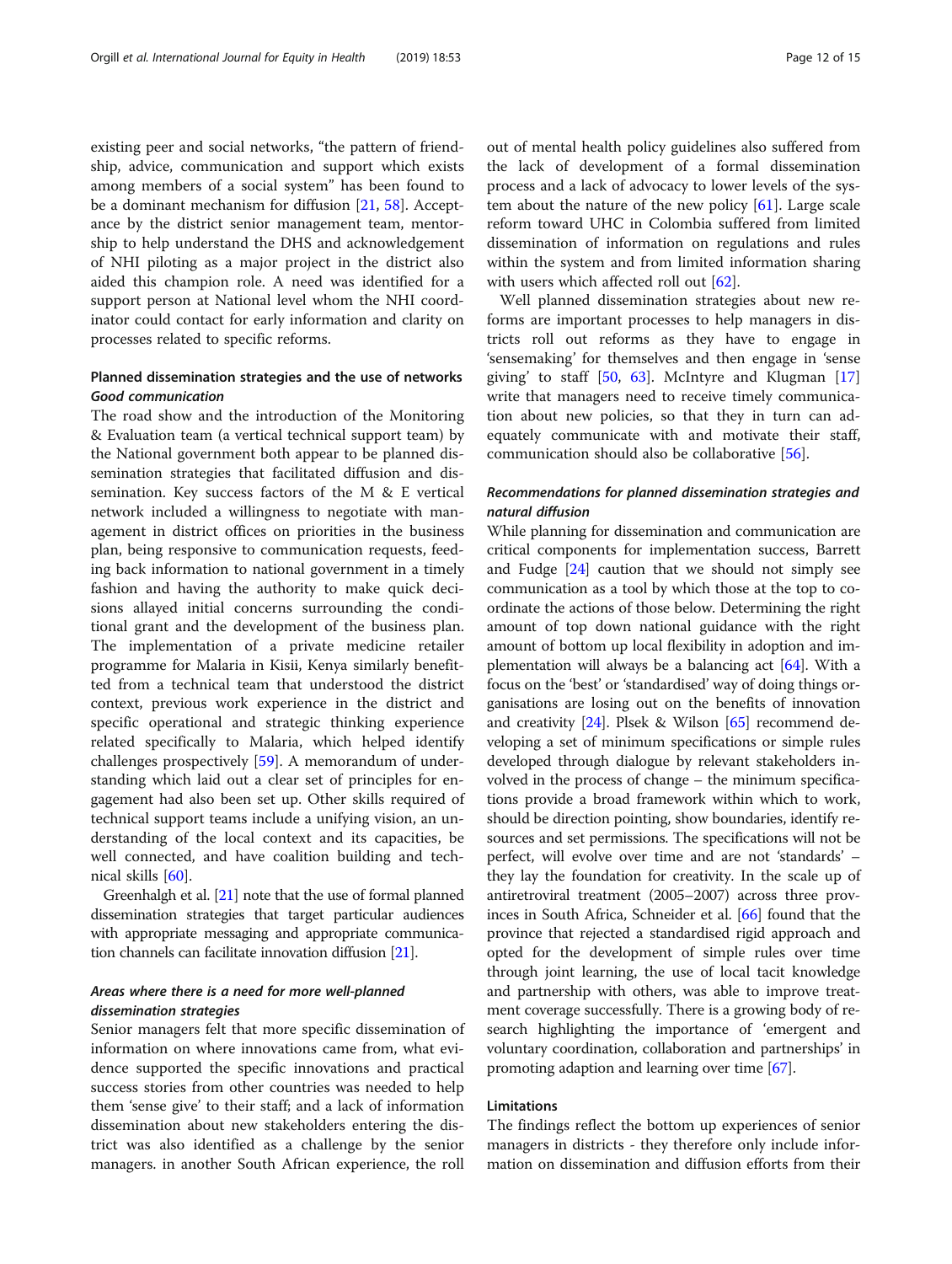perspective. The National government may have implemented a range of other dissemination efforts that are perhaps undocumented or not mentioned by participants and therefore go beyond what is addressed in this article. Senior managers only represent one cadre working at the district level, facility level staff may have other views.

#### Conclusion

This study adds to our understanding of the experiences of local level managers who are at the receiving end of top down UHC reforms. The early stages of the dissemination of innovations can cause anxiety for managers as they must make sense of new ideas and practices for themselves and for their staff in challenging contexts, sometimes with limited information on the innovations and a lack of clarity on key processes. Senior South African health managers in districts do however believe in the need for change and use tacit knowledge, play boundary spanning roles and leverage networks to further diffuse reforms, promote adoption and get innovations implemented. Well planned dissemination strategies that include early communication, the use of feedback loops, the setting up of communication support structures, the use of champions as well as the use of new and existing networks can help managers to make sense of and lead change. As countries move to institutionalise a range of technical proposals and solutions to achieve UHC, the importance of early, well planned and continuous dissemination strategies that facilitate processes of adoption and implementation should not be forgotten.

#### **Endnotes**

<sup>1</sup>NHI pilot site: The overall purpose was to pilot reforms to strengthen the district health system in eleven selected health districts in South Africa,

<sup>2</sup>South Africa currently promotes a PHC approach to healthcare, ideally a comprehensive set of health services including preventive and promotive services, is community based and engages multiple sectors embedded in a social understanding of the community. PHC re-engineering included ward-based outreach teams, a renewed focus on school health services and the introduction of clinical specialist teams into the district health system. <sup>3</sup>

<sup>3</sup>An additional table provides a description of some of the innovations that were being implemented in the NHI pilot sites (see Additional file 1) <sup>4</sup>

<sup>4</sup>An additional table provides a description of some of the innovations that were being implemented in the NHI pilot sites (see Additional file 1)

<sup>5</sup>Traditional budgetary resources.

6 Based on information from interviews, the M & E team was a group of 3–5 individuals from the National Department of Health who were sent as a technical team to provide support and monitor progress in the districts.

 $^7$ An additional table provides a description of some of the innovations that were being implemented in the NHI pilot sites (see Additional file 1)

<sup>8</sup>An additional table provides a description of some of the innovations that were being implemented in the NHI pilot sites (see Additional file 1)

<sup>9</sup>Quality assurance measures developed by the National Department of Health against which service delivery by health establishments can be assessed [\(http://](http://phisa.co.za/wp-content/uploads/2019/01/National-Core-Standards.pdf) [phisa.co.za/wp-content/uploads/2019/01/National-Core-](http://phisa.co.za/wp-content/uploads/2019/01/National-Core-Standards.pdf)

[Standards.pdf](http://phisa.co.za/wp-content/uploads/2019/01/National-Core-Standards.pdf))<br><sup>10</sup>"those who have significant social ties inside and outside the organisation and are able and willing to link the organisation to the outside world with regards to a particular innovation"

#### Additional file

[Additional file 1:](https://doi.org/10.1186/s12939-019-0952-z) Innovations in NHI pilot districts. A description of some of the key innovations being disseminated (or planned to be) into the NHI pilot districts in 2012 as part of the NHI piloting and PHC re-engineering process. (DOCX 20 kb)

#### Abbreviations

LMICs: Low- and Middle-Income Countries; M & E team: Monitoring and evaluation team; NHI: National Health Insurance; SA NDoH: South African National Department of Health; UHC: Universal Health Coverage

#### Acknowledgements

I would like to acknowledge the National Research Foundation (ref 98227) in South Africa, the African Doctoral Dissertation Research Fellowship (ADDRF) and the CHESAI consortium in the Western Cape, South Africa (with funding from the IDRC, Canada). All provided contributions to writing time.

#### Funding

Primary research funding was received from the European Commission's Seventh Framework Programme (FP7-CP-FP-SICA, grant agreement number 261349) (UCT).

#### Availability of data and materials

To maintain anonymity of the sites and confidentiality of the participants the qualitative interview data is not publicly available.

#### Authors' contributions

MO developed the original idea and conceptualisation for the paper. LG, BM and BH provided intellectual input into the conceptualisation and development of the paper over time. MO developed data collection and data analysis tools. MO collected data in two sites, conducted the analysis and cross-case comparison and developed the drafts for comment and reflection. LG was part of the team that conceptualised the larger project within which this research is nested. WC collected data in one site, JM collected data in one site and coded data for one site, EE coded data for the provincial interviews. BM provided substantive comment on drafts and BH collected data in two sites and coded data in one site. All authors read and approved the final manuscript.

#### Ethics approval and consent to participate

Research ethics was approved by the University of Cape Town Human Research Ethics Committee (reference number 479/2011).

#### Consent for publication

Not applicable.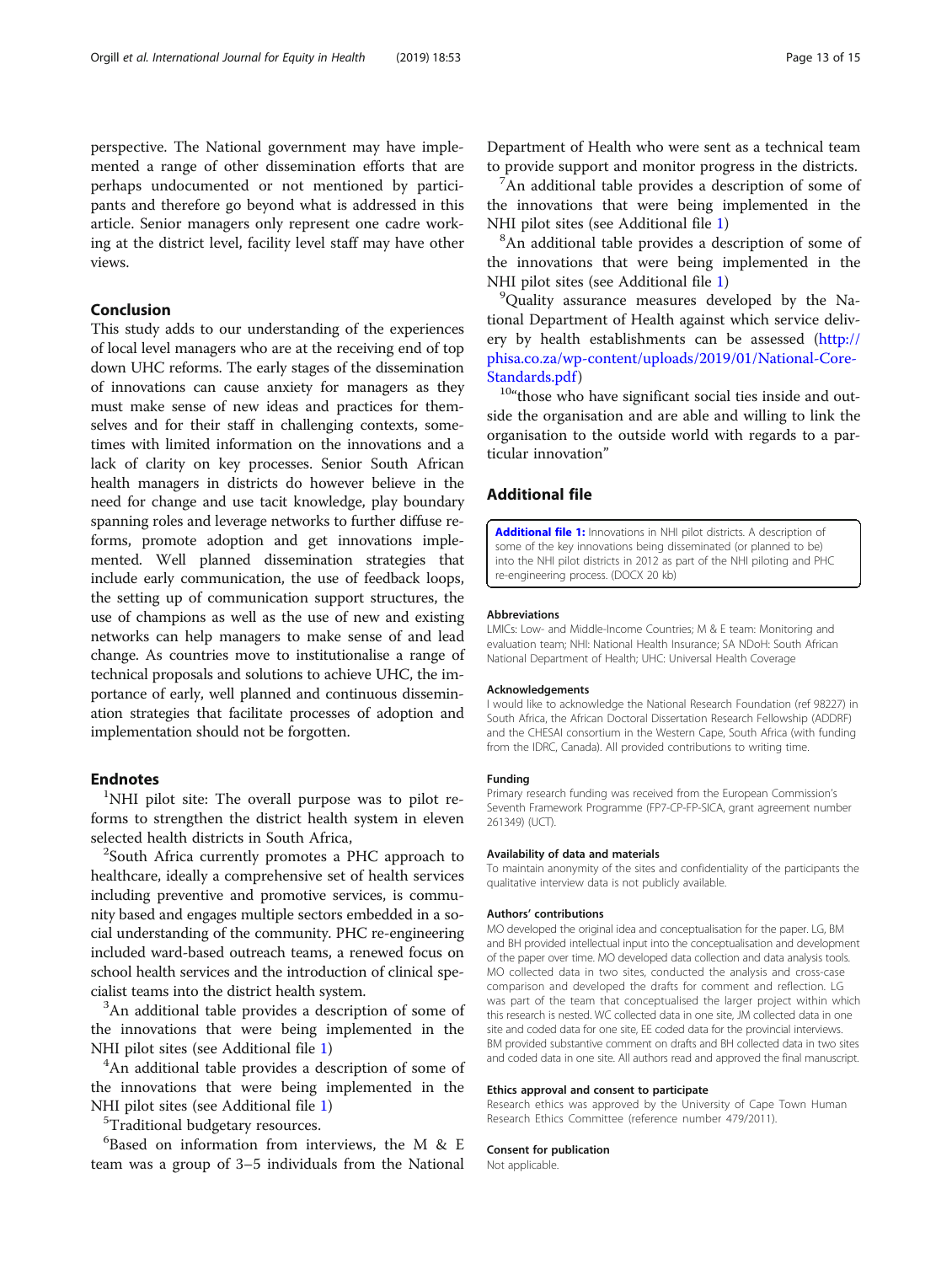#### <span id="page-13-0"></span>Competing interests

The authors declare that they have no competing interests.

#### Publisher's Note

Springer Nature remains neutral with regard to jurisdictional claims in published maps and institutional affiliations.

#### Author details

<sup>1</sup> Health Policy and Systems Division, School of Public Health and Family Medicine, University of Cape Town, Cape Town, Western Province, South Africa. <sup>2</sup>Department of Global Health and Development, London School of Hygiene and Tropical Medicine, London, UK. <sup>3</sup>Health Systems Enablement & Innovation Unit, Faculty of Health Sciences, University of the Witwatersrand, Johannesburg, South Africa. <sup>4</sup>Health Systems and Policy Department, Swiss Tropical and Public Health Institute, University of Basel, Basel, Switzerland. <sup>5</sup>Institute of Tropical Medicine, Antwerp, Belgium. <sup>6</sup>Centre for Health Policy, University of the Witwatersrand, Johannesburg, South Africa.

#### Received: 29 November 2018 Accepted: 14 March 2019 Published online: 29 March 2019

#### References

- 1. World Health Organisation. Arguing for universal health coverage. Geneva: World Health Organisation; 2013.
- 2. Reich MR, Harris J, Ikegami N, Maeda A, Cashin C, Araujo EC, et al. Moving towards universal health coverage: lessons from 11 country studies. Lancet. 2016;387(10020):811–6.
- 3. Lagomarsino G, Garabrant A, Adyas A, Muga R, Otoo N. Moving towards universal health coverage: health insurance reforms in nine developing countries in Africa and Asia. Lancet. 2012;380(9845):933–43.
- Marten R, McIntyre D, Travassos C, Shishkin S, Longde W, Reddy S, et al. An assessment of progress towards universal health coverage in Brazil, Russia, India, China, and South Africa (BRICS). Lancet. 2014;384(9960):2164–71.
- 5. South Africa National Department of Health [SA NDoH]. National Health Insurance in South Africa: policy paper no. 657. South Africa: SA NDoH; 2011. p. 12.
- 6. Matsoso MP, Fryatt R. National health insurance: the first 18 months. In: Padarath A, English R, editors. South African health review 2012/2013. Durban: health systems trust; 2013. p. 21–33.
- 7. Gray A, Vawda Y, Caran J. Health policy and legislation. In: Padarath A, English R, editors. South African Health Review 2012/2013. Durban: Heatlh Systems Trust; 2013. p. 3–20.
- 8. South Africa National Department of Health [SA NDoH]. National Health Insurance for South Africa: towards universal coverage (white paper). South Africa: SA NDoH; 2017.
- 9. South Africa National Department of Health [SA NDoH]. National Health Insurance Bill. South Africa: SA NDoH; 2018.
- 10. World Health Organisation. World health report 2013: research for universal health coverage. Geneva: WHO; 2013.
- 11. World Health Organisation. Main messages from world health report 2013: research for universal health coverage. 2013. Available from: [http://www.](http://www.who.int/whr/2013/main_messages/en/) [who.int/whr/2013/main\\_messages/en/](http://www.who.int/whr/2013/main_messages/en/). Accesssed 5 June 2018.
- 12. Sheikh K, Ranson MK, Gilson L. Explorations on people centredness in health systems. Health Policy Plan. 2014;29:ii1–5.
- 13. Bambra C, Fox D, Scott-Samuel A. Towards a politics of health. Health Promot Int. 2005;20(2):187–93.
- 14. Gilson L, Raphaely N. The terrain of health policy analysis in low and middle income countries: a review of published literature 1994–2007. Health Policy Plan. 2008;23(5):294–307.
- 15. Erasmus E, Orgill M, Schneider H, Gilson L. Mapping the existing body of health policy implementation research in lower income settings: what is covered and what are the gaps? Health Policy Plan. 2014; 29(suppl\_3):iii35–50.
- 16. Duran A, Kutzin J, Menabde N. Universal coverage challenges require health system approaches; the case of India. Health Policy. 2014;114(2–3):269–77.
- 17. McIntyre D, Klugman B. The human face of decentralisation and integration of health services: experience from South Africa. Reprod Health Matters. 2003;11(21):108–19.
- 18. Rouleau L. Micro-practices of strategic sensemaking and sensegiving: how middle managers interpret and sell change every day. J Manag Stud. 2005; 42(7):1413–41.
- 19. Financial Management Guide: An overview and field guide for district management teams. [cited 15 June 2017]. Available from: [http://www.who.](http://www.who.int/management/Finances3DistManagement.pdf) [int/management/Finances3DistManagement.pdf](http://www.who.int/management/Finances3DistManagement.pdf).
- 20. Chatora R, Tumusiime P. Health sector reform and district health systems. District health management team training modules AFR/DHS/0301. Brazzaville: WHO Regional Office for Africa; 2004.
- 21. Greenhalgh T, Robert G, Macfarlane F, Bate P, Kyriakidou O. Diffusion of innovations in service organizations: systematic review and recommendations. Milbank Q. 2004;82(4):581–629.
- 22. Rogers E. Diffusion of innovations. 5th ed. New York: Free Press; 2003.<br>23. Sabatier PA. Top-down and bottom-up approaches to implementation res
- Sabatier PA. Top-down and bottom-up approaches to implementation research: a critical analysis and suggested synthesis. J Publ Policy. 1986;6(1):21–48.
- 24. Barret S, Fudge C. Examining the policy-action relationship. In: Barret S, Fudge C, editors. Policy and action: essays on the implementation of public policy. London: Methuen; 1981. p. 3–32.
- 25. Lipsky M. Street-level bureaucracy: dilemmas of the individual in public services. New York: Russell Sage Foundation; 1980.
- 26. Walt G, Gilson L. Reforming the health sector in developing countries: the central role of policy analysis. Health Policy Plan. 1994;9(4):353–70.
- 27. Orgill M, Gilson L. Policy implementation. In: Gilson L, Orgill M, Shroff Z, editors. A health policy analysis reader: the politics of policy change in lowand middle-income countries. Geneva: World Health Organisation; 2018.
- 28. Van Rensburg H. Health and health care in South Africa. Pretoria: Van Schaik; 2012.
- 29. African National Congress. A National Health Plan for South Africa. Johannesburg: African National Congress; 1994.
- 30. Okorafor OA. Primary healthcare spending: Striving for equity under fiscal federalism. South Africa: Juta and Company Ltd; 2010.
- 31. Byleveld S, Haynes R, Bhana R. District management study: a National Summary Report. Durban: Health Systems Trust; 2008.
- 32. South Africa National Department of Health [SA NDoH]. The HRH strategy for the health sector: human resources for health south Africa 2012/13– 2016/17. South Africa: SA NDOH; 2011.
- 33. Rispel L. Analysing the progress and fault lines of health sector transformation in South Africa. In: Padarath A, King J, Mackie E, Casciola J, editors. South African Health Review 2016. Durban: Health Systems Trust 2016. p. 17–23.
- 34. Svoronos T, Mate KS. Evaluating large-scale health programmes at a district level in resource-limited countries. Bull World Health Organ. 2011;89:831–7.
- 35. Yin RK. Case study research: design and methods. 5th ed. London: SAGE; 2014.
- 36. Miles MB, Huberman AM, Saldana J. Qualitative data analysis: a methods sourcebook. 3rd ed. Thousand Oaks: Sage; 2014.
- 37. Massyn N, Day C, Peer N, Padarath A, Barron P, English R, editors. The District Health Barometer 2013/14. Durban: Health Systems Trust; 2014.
- 38. Kautzky K, Tollman SM. A perspective on primary health care in South Africa. In: Barron P, Rome-Reardon J, editors. South African health review 2008. Durban: Health Systems Trust; 2008. p. 17–30.
- 39. Hill M, Hupe P. Implementing public policy. An introduction to the study of operational governance. London: Sage; 2009.
- 40. South Africa National Treasury. Budget review 2012. Social Security and National Health Insurance. South Africa: National Treasury; 2012. p. 77–90.
- 41. Pillay Y, Barron P. The implementation of PHC re-engineering in South Africa; 2012. Available from: [https://www.phasa.org.za/wp-content/uploads/](https://www.phasa.org.za/wp-content/uploads/2011/11/Pillay-The-implementation-of-PHC.pdf) [2011/11/Pillay-The-implementation-of-PHC.pdf](https://www.phasa.org.za/wp-content/uploads/2011/11/Pillay-The-implementation-of-PHC.pdf).
- 42. Parliamentary Monitoring Group South Africa. NHI pilot districts progress report: National Health Insurance Grant Expenditure 2012/13. South Africa: South Africa Parliamentary Monitoring Group; 2013. Available from: [https://](https://pmg.org.za/committee-meeting/15944/) [pmg.org.za/committee-meeting/15944/](https://pmg.org.za/committee-meeting/15944/)
- 43. National Health Insurance. Healthcare for all South Africans. South Africa: SA NDoH. [cited 5 January 2017]. Available from: [http://www.health.gov.za/](http://www.health.gov.za/index.php/nhi/category/274-nhi-booklets) [index.php/nhi/category/274-nhi-booklets](http://www.health.gov.za/index.php/nhi/category/274-nhi-booklets)
- 44. National Health Insurance. What is National Health Insurance: South Africa: SA NDoH. [cited 5 January 2018]. Available from: [http://www.health.gov.za/](http://www.health.gov.za/index.php/nhi/category/274-nhi-booklets) [index.php/nhi/category/274-nhi-booklets](http://www.health.gov.za/index.php/nhi/category/274-nhi-booklets)
- 45. KZN PDoH. Minister Motsoaledi to brief the media on the National Health Insurance Public Consultation Roadshow [press release]. South Africa: Kwazulu Natal Provincial Department of Health (KZN PDoH) Corporate Communications; 2012.
- 46. Health-e News. Minister announces NHI plan. South Africa: Health-e News; 2011.
- 47. Ayanda M. NHI: Poor conditions scare GPs away. South Africa: Health-e News; 2015.